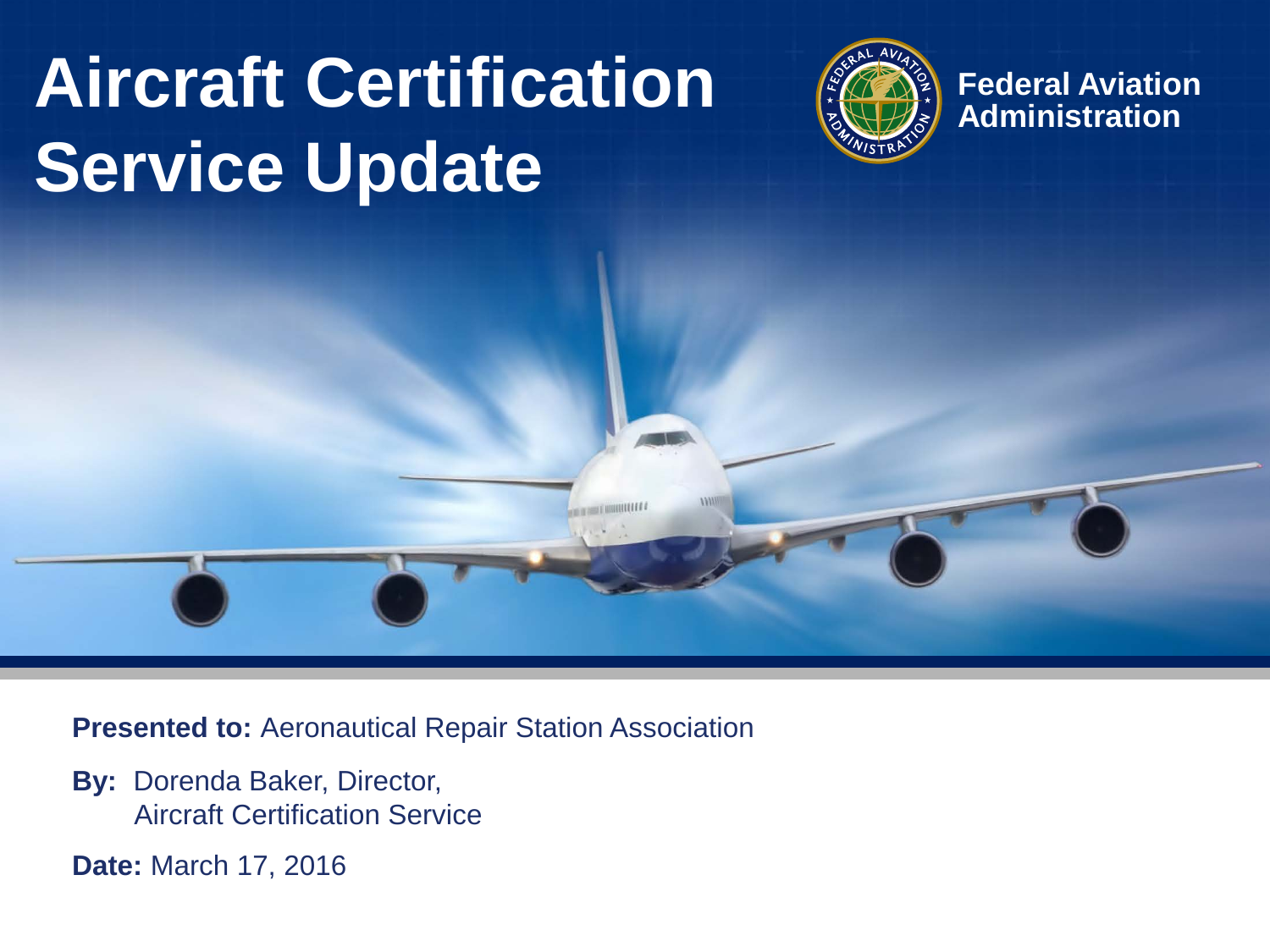#### **Agenda**

- **From Certification Reform to AIR Transformation**
- **Refreshing Certification Strategy**
	- What are the benefits for Industry?
- **Investing in Management Systems**
	- ODA Scorecard as a tool and process for AIR Transformation
		- Prototype Findings and Results
		- Next Steps: 2016 ODA Scorecard Plan
- **Improving our Organization**
- **Industry Commitment**

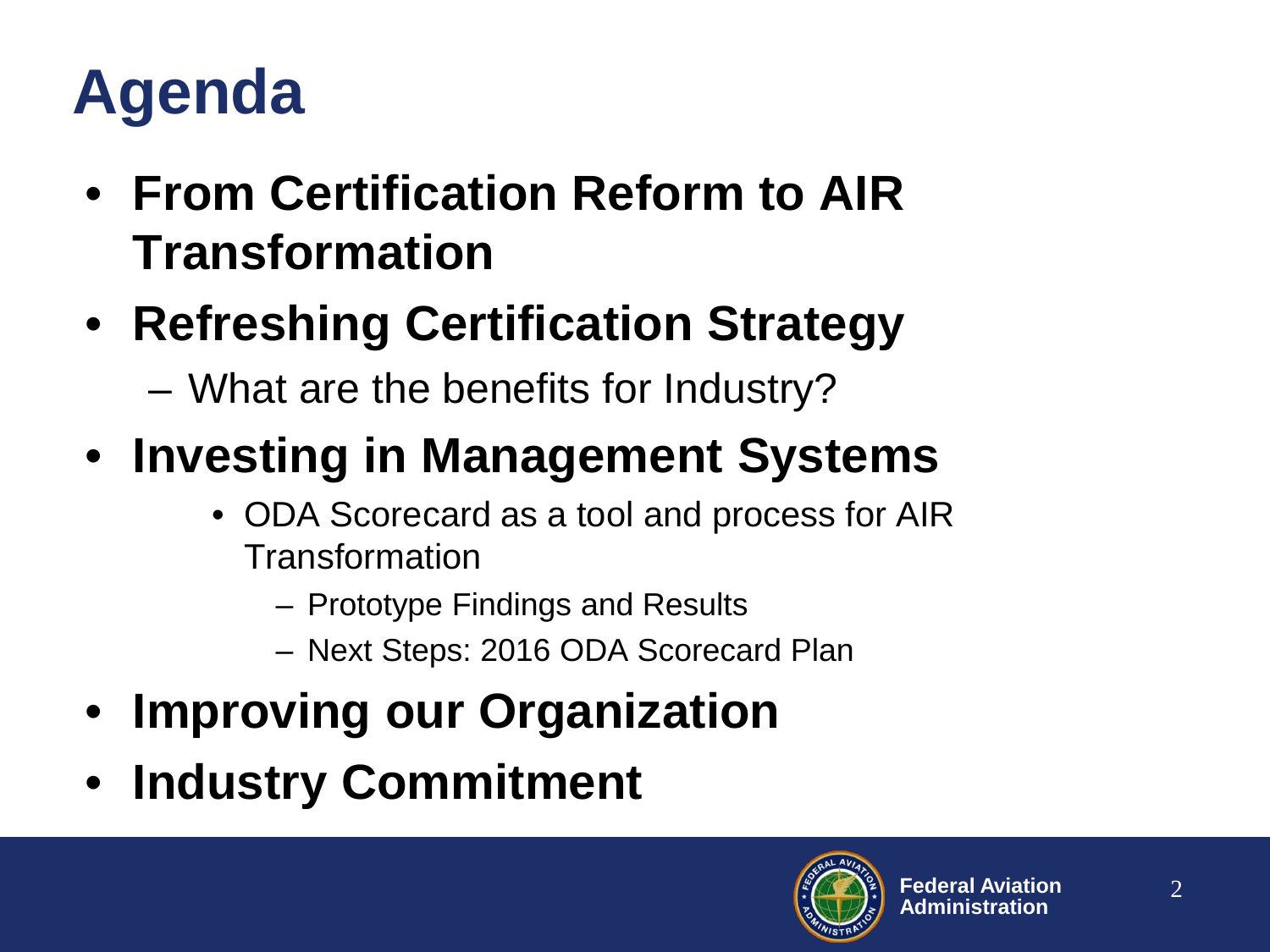#### **Our Journey to Transforming AIR**





#### AIR:2018 and Beyond

**Aircraft Certification Service** 



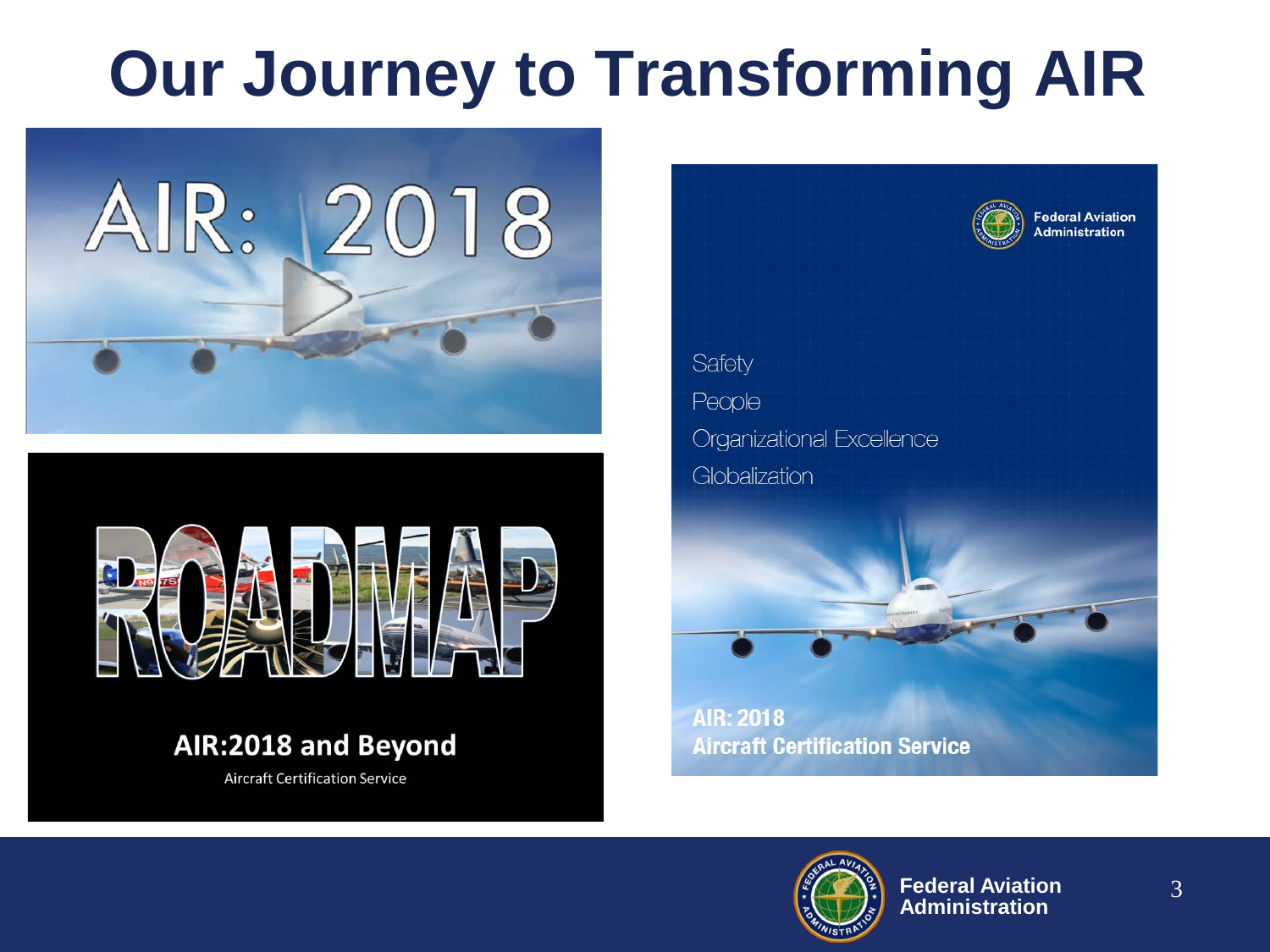#### **AIR Transformation Improves Efficiency and Effectiveness**

#### **AIR Transformation**



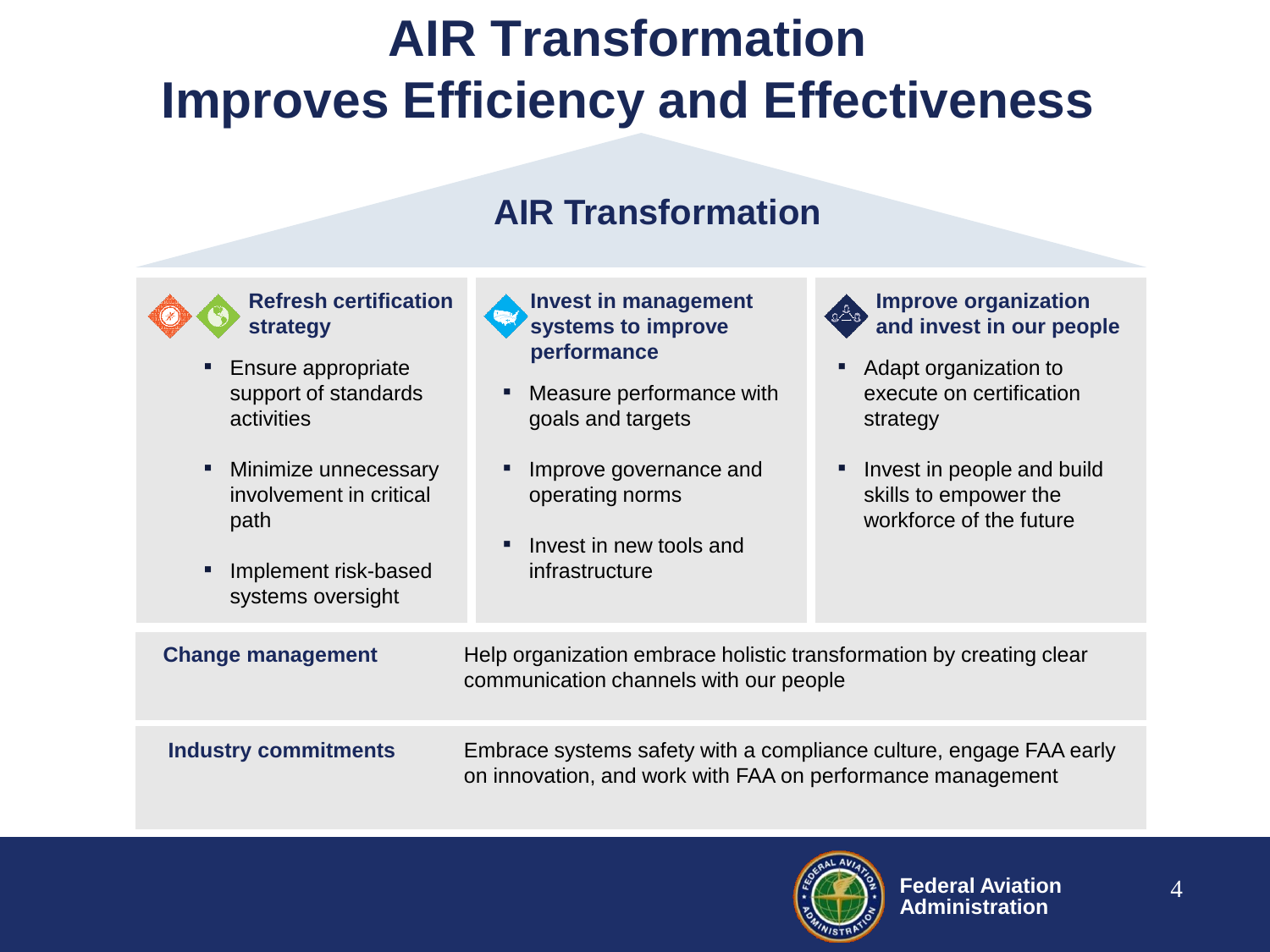# **Refresh Certification Strategy**

AIR's future state model will streamline compliance activities and promotes **early and iterative actions** between industry partners and AIR. New products and



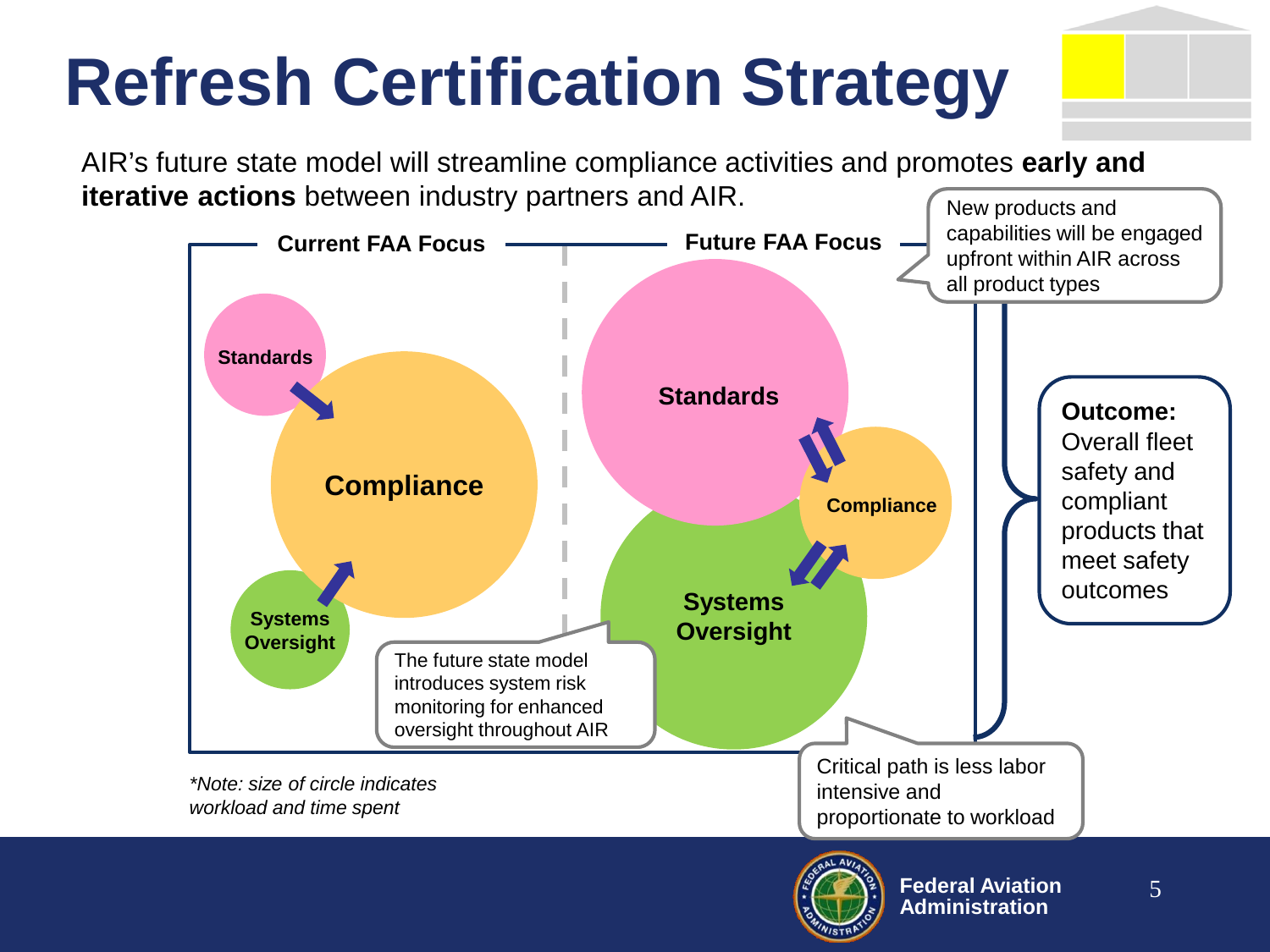# **Refreshing Certification Strategy**

- **Revised [Part 21](https://www.federalregister.gov/articles/2015/10/01/2015-24950/changes-to-production-certificates-and-approvals)**
- **Institutionalized RBRTa and RBRTo to provide a recommended level of FAA involvement**
- **Published new guidance to reduce level of FAA involvement**
	- Applicant Showing on [Standard Certification](http://rgl.faa.gov/Regulatory_and_Guidance_Library/rgPolicy.nsf/0/C5A5867FD4BA36D186257ED0005D1998?OpenDocument) and [ODA Projects](http://rgl.faa.gov/Regulatory_and_Guidance_Library/rgPolicy.nsf/0/C5B0B0561BE1E61F86257ED0005DE243?OpenDocument)
	- No Program Notification Letters (PNL)
		- Deviation to FAA Order 8100.15A for [PNL](http://rgl.faa.gov/Regulatory_and_Guidance_Library/rgPolicy.nsf/0/072CFF1A45CD501886257BA3006ED51C?OpenDocument&Highlight=program%20notification%20letter%20(pnl))
		- PNL Requirements for **[ADS-B Out](http://rgl.faa.gov/Regulatory_and_Guidance_Library/rgPolicy.nsf/0/3DD1702DF54A8F0F86257E230070962D?OpenDocument&Highlight=project%20notification%20letter)** Certification Projects
		- PNL Requirements for Supplemental Type Certificate (STC) Organization [Designation Authorization \(ODA\) Projects](http://rgl.faa.gov/Regulatory_and_Guidance_Library/rgPolicy.nsf/0/6D1B84988DD7F78A86257F00005EADFC?OpenDocument&Highlight=pnl)
		- [ODA Procedures on PNL Requirements](http://rgl.faa.gov/Regulatory_and_Guidance_Library/rgPolicy.nsf/0/7723E9CF3EE94AA186257E0400657DA0?OpenDocument&Highlight=pnl) for ADS-B Out Certification **Projects**

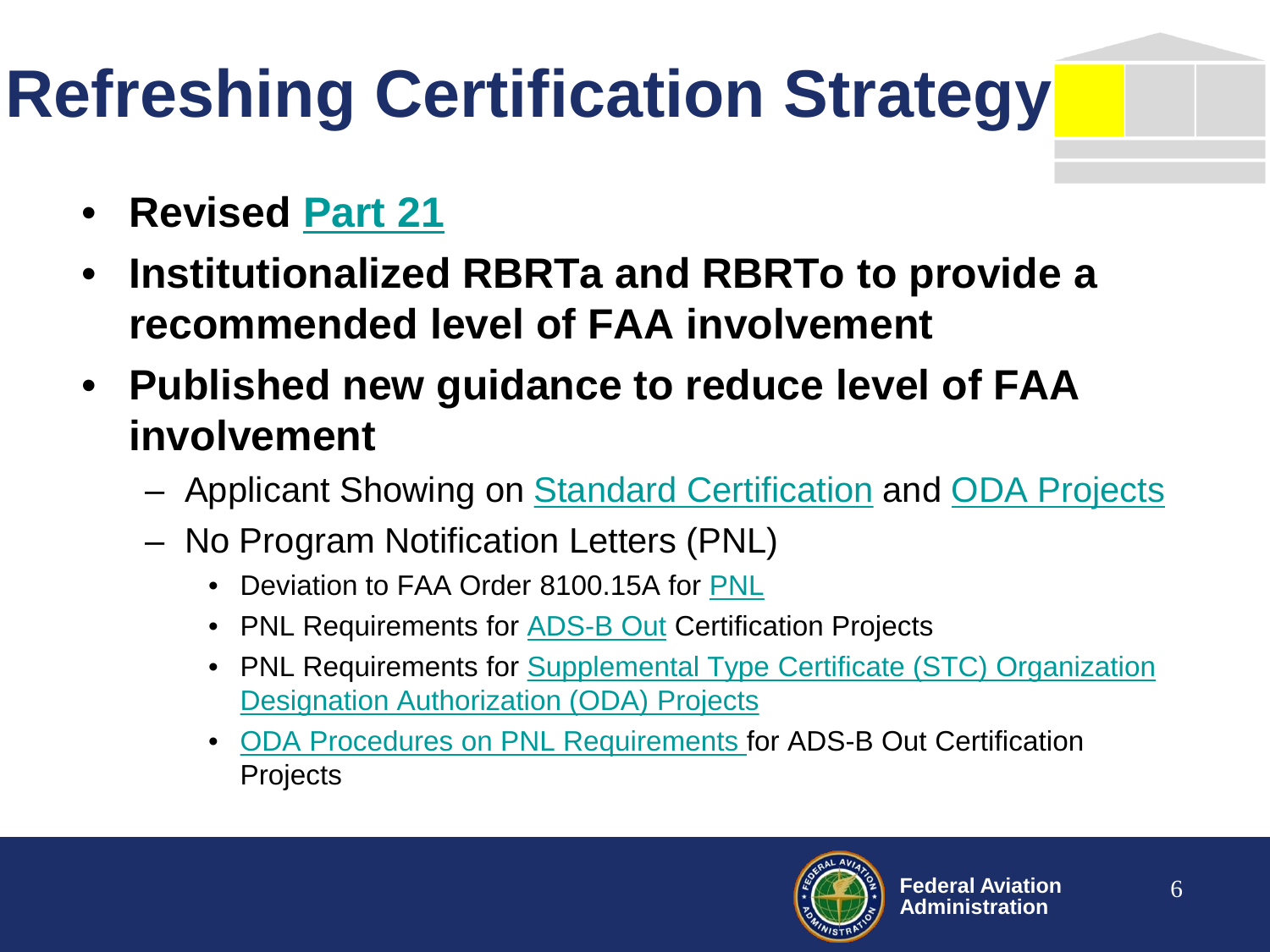#### **Validation Improvement – CMT**

- **Certification Management Team Charter**
	- FAA, EASA, TCCA, ANAC formed the CMT to collaborate on multi-lateral topics
		- Resolve certification issues in a multi-lateral way
		- Greater emphasis on creating broad solutions
		- Promote seamless exchange of products from one State to another; more efficient for industry and authorities
		- Product groups to resolve technical issues and promote policy harmonization
	- Based on industry request for a multi-lateral agreement – achieve functional alignment by harmonizing principles/procedures in agreements.

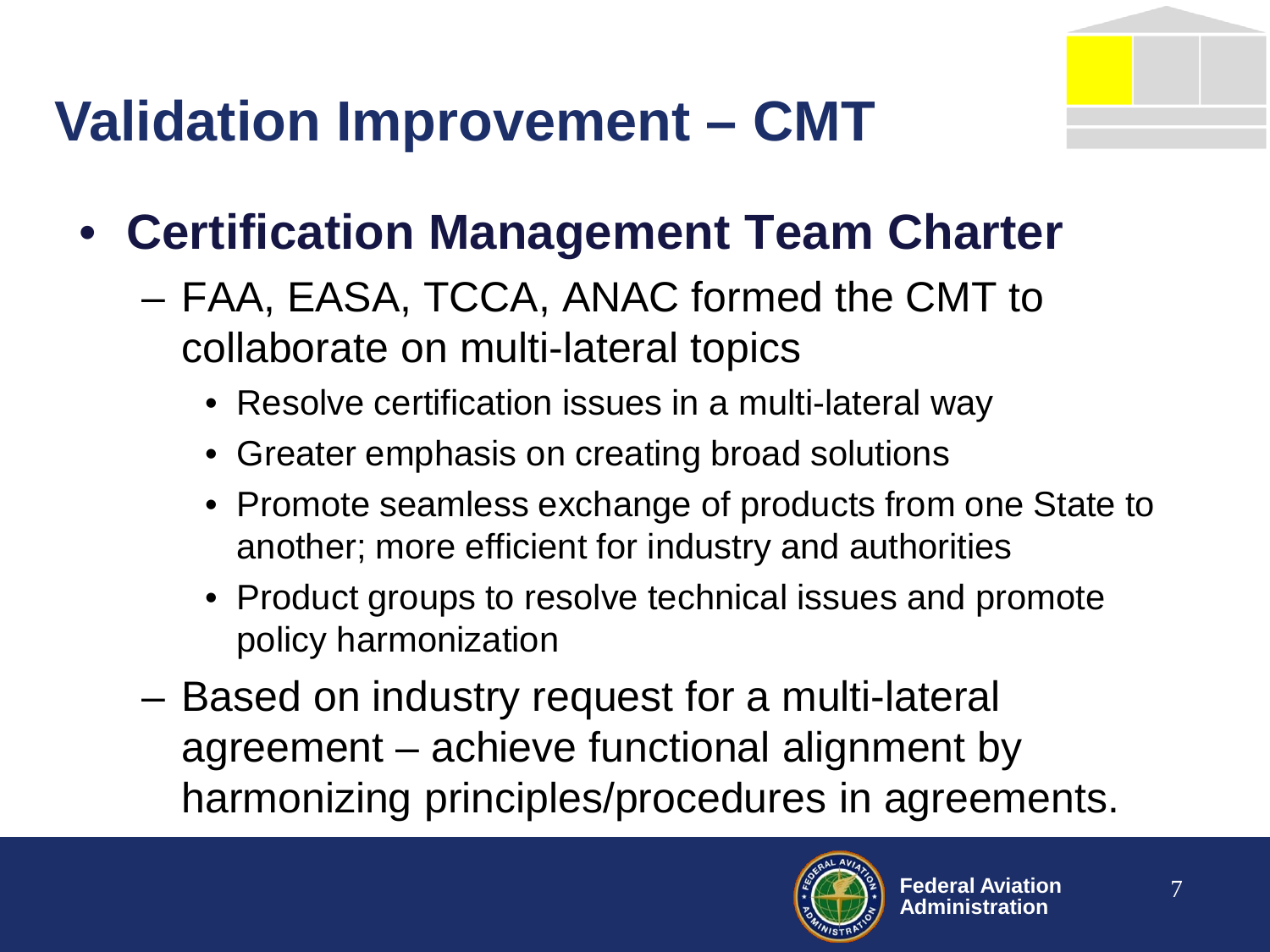#### **Validation Improvement – CMT**

#### • **Working CMT to leverage our bilateral agreements**

- CMT Roadmap under development:
	- Improve validation process by applying risk-based level of involvement
		- work-plan concept for top-down oversight
		- measure and monitor performance
	- Streamline validation accept CA approvals without further technical involvement and issue VA approval
		- criteria for basic STCs developed
		- develop criteria for "simple" TCs for some small airplanes, rotorcraft and engines and propellers
	- Reciprocal acceptance of TSO approvals

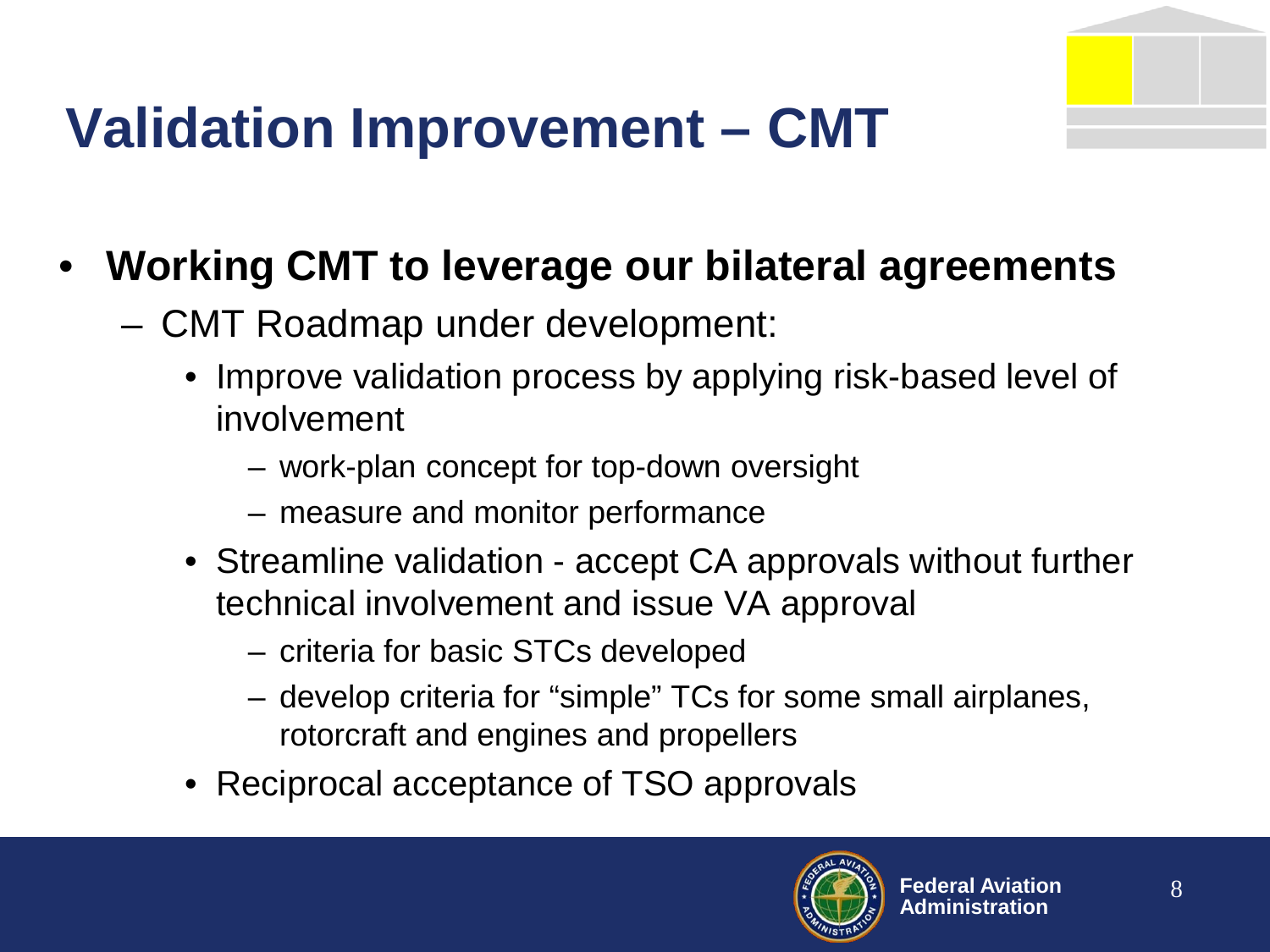#### **Refreshing Certification Strategy – Parallel International Efforts**



- **Working with international partners to leverage our bilateral agreements with respect to certificate management activities**
	- With Canada and European Union
		- Implemented reciprocal acceptance for TSOA
		- Streamlined STC validation by accepting certification authority Basic STCs without further review to issue validating authority STC (TIP Rev 5 with EASA only)
		- Improving validation programs by focusing level of involvement in key areas and monitoring performance

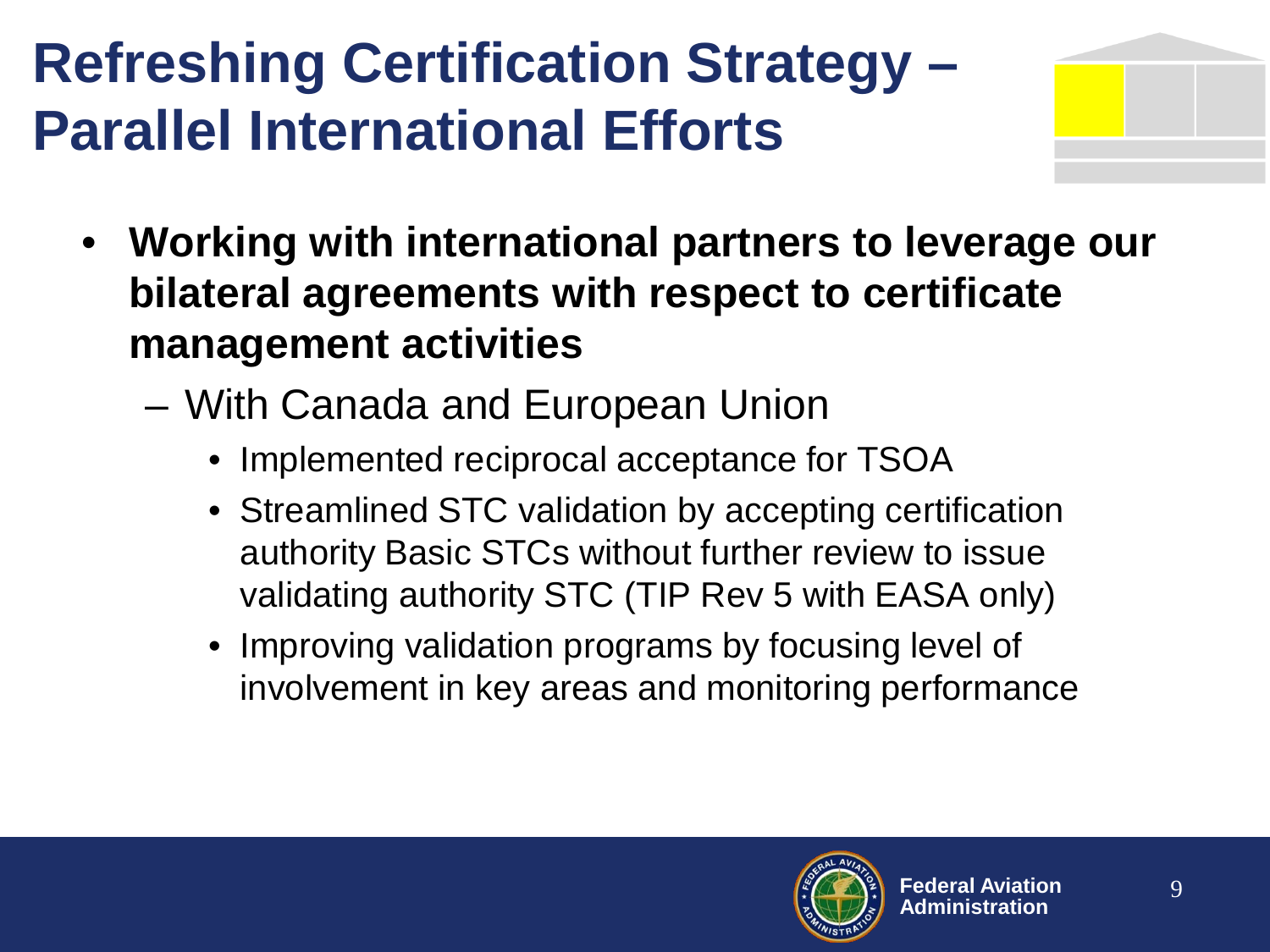## **Validation Improvement – ANAC**

- **FAA-ANAC (Brazil) – IPA Revision 2016**
	- Accept each other's TSO Articles *without* issuing its own design equivalent design approval.
	- Accept each other's Basic **STCs** and issue its own equivalent without technical involvement

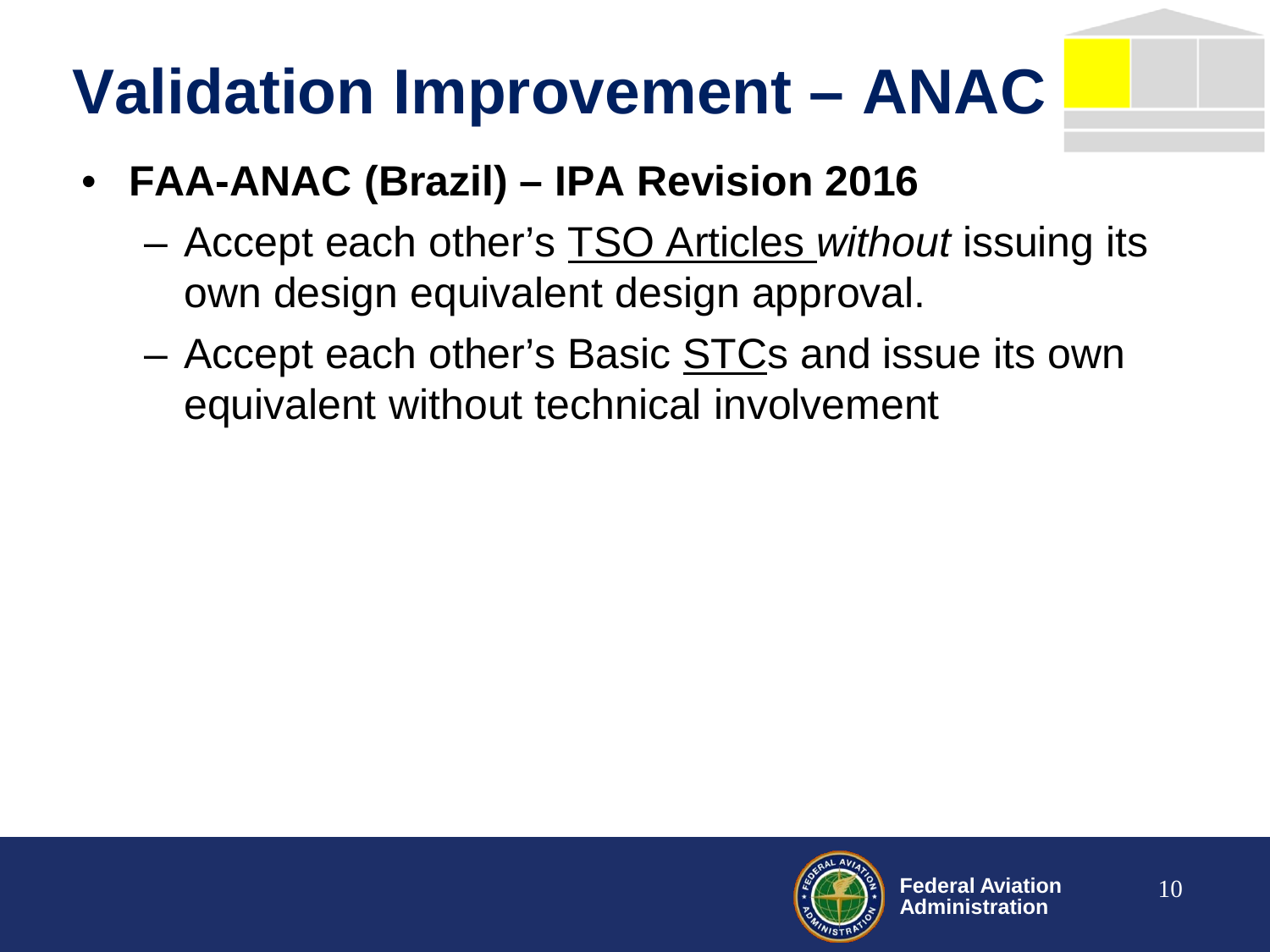#### **Comprehensive Validation Risk Model**



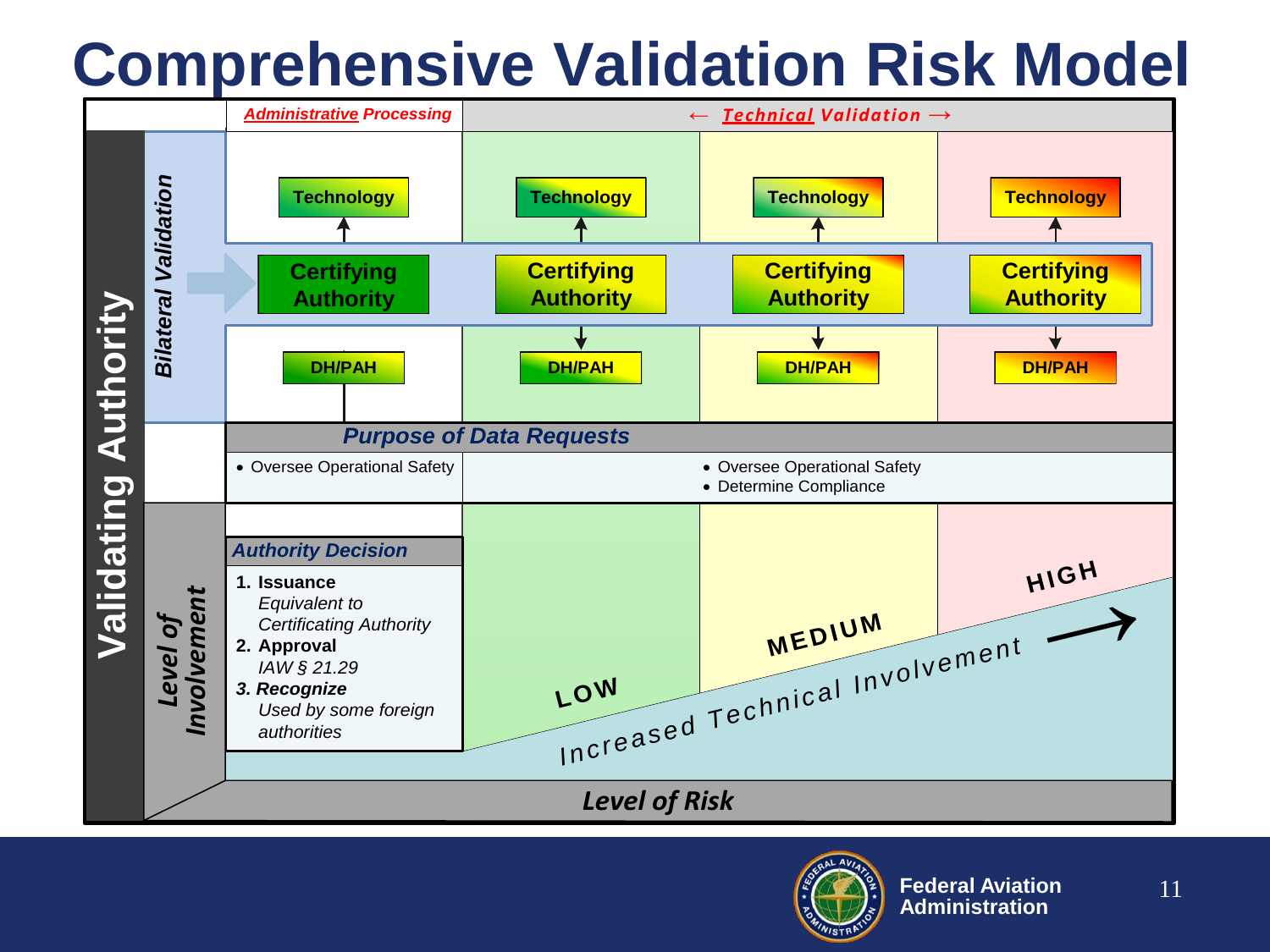## **Investing in Management Systems**

- **Implemented ODA Scorecard Prototype as a tool and process for culture change**
	- Collaboration
	- Open dialogue and transparency
	- Accountability
	- Valuing each other
	- Planning for the future
	- Continuous improvement
- **Joint standardized measurement tool and data with flexibility to add custom data when needed**
- **Promotes partnering, mutual accountability and objective measurements of progress.**

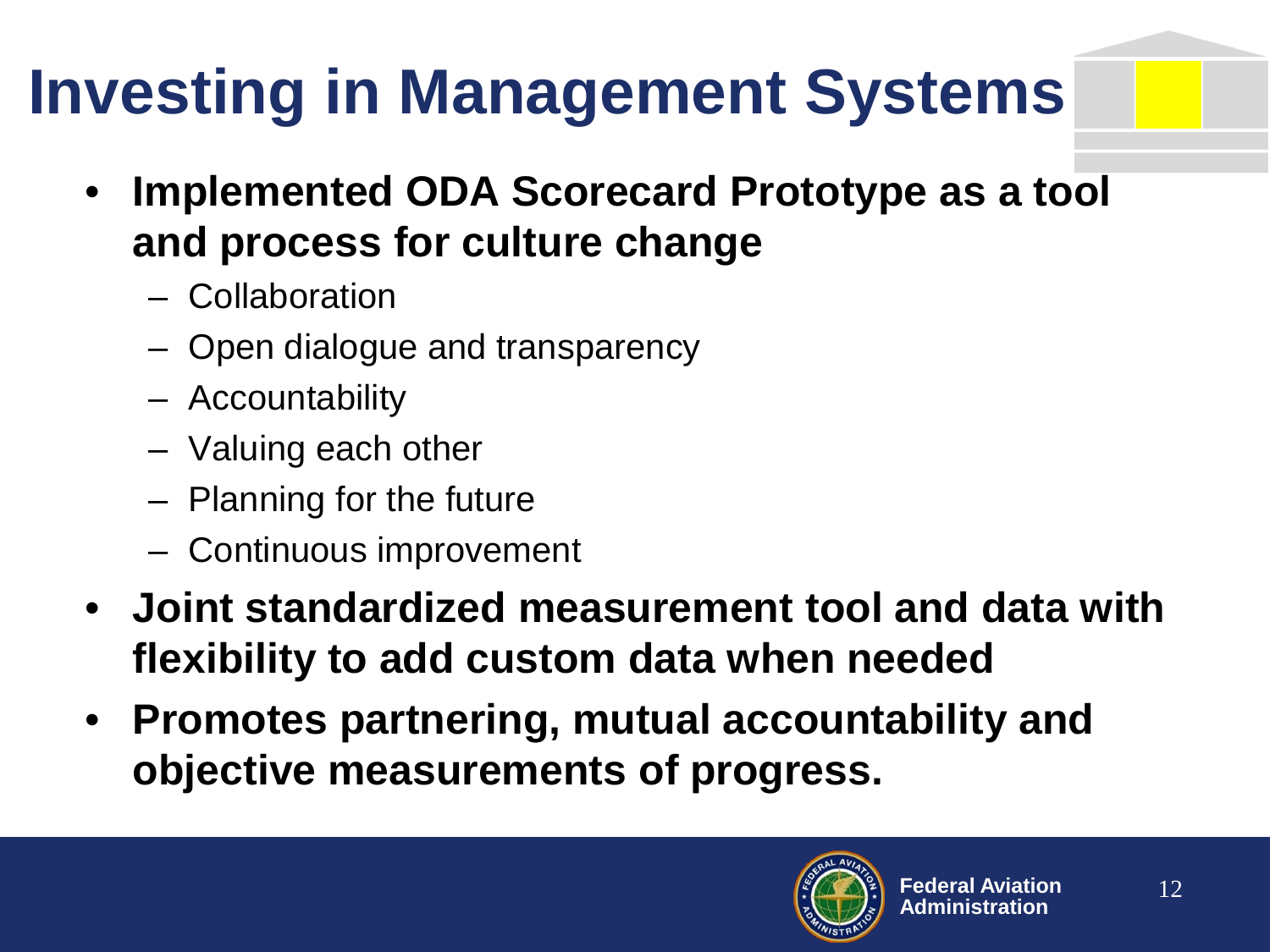## **Industry Commitment**



- **CFR Title 14 Part 21.20: Compliance with applicable requirements**
	- The applicant for a type certificate, including an amended or supplemental type certificate, must—
		- (a) Show compliance with all applicable requirements and must provide the FAA the means by which such compliance has been shown; and
		- (b) **Provide a statement certifying that the applicant has complied with the applicable requirements**

[FAA-2006-25877, Amdt. 21-92, [74 FR 53385](http://frwebgate.access.gpo.gov/cgi-bin/getpage.cgi?dbname=2009_register&position=all&page=53385), Oct. 16, 2009]

**Embrace systems safety with a compliance culture, engage FAA early on innovation, and work with FAA on performance management**

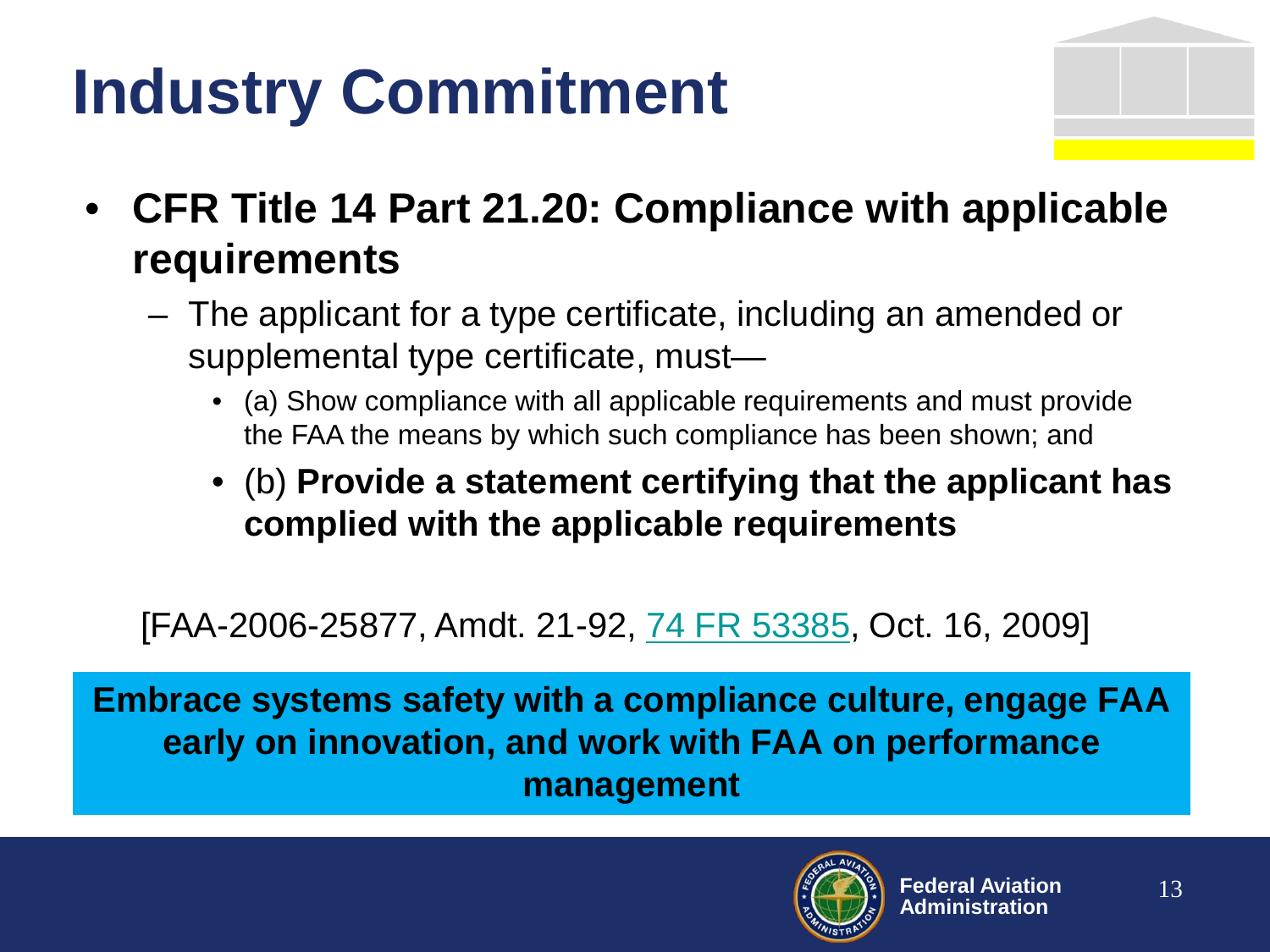### **Questions?**







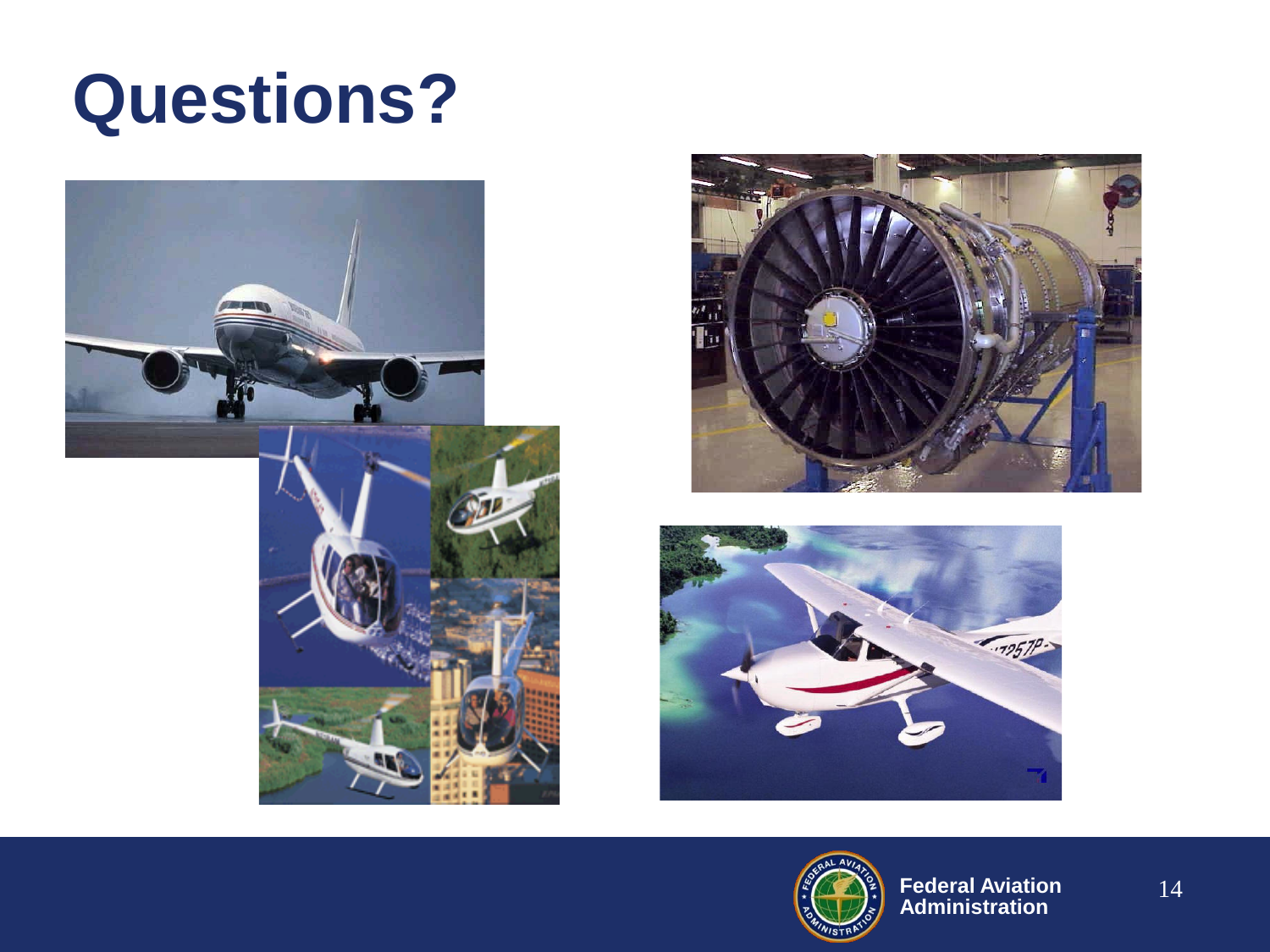## **MAG Change 5 Updates**

- **U.S.- based repair stations raised concerns regarding**
	- Requirement to issue 8130-3 for all parts shipped to all EASA repair stations
	- Effective date of the MAG and the revision to part 21 did not aligned.
- **Industry recommended the MAG change be aligned with the change to part 21**
	- FAA and EASA agreed to change the date of the MAG to April,1
	- The effective date of the part 21 rule changed to Jan, 4

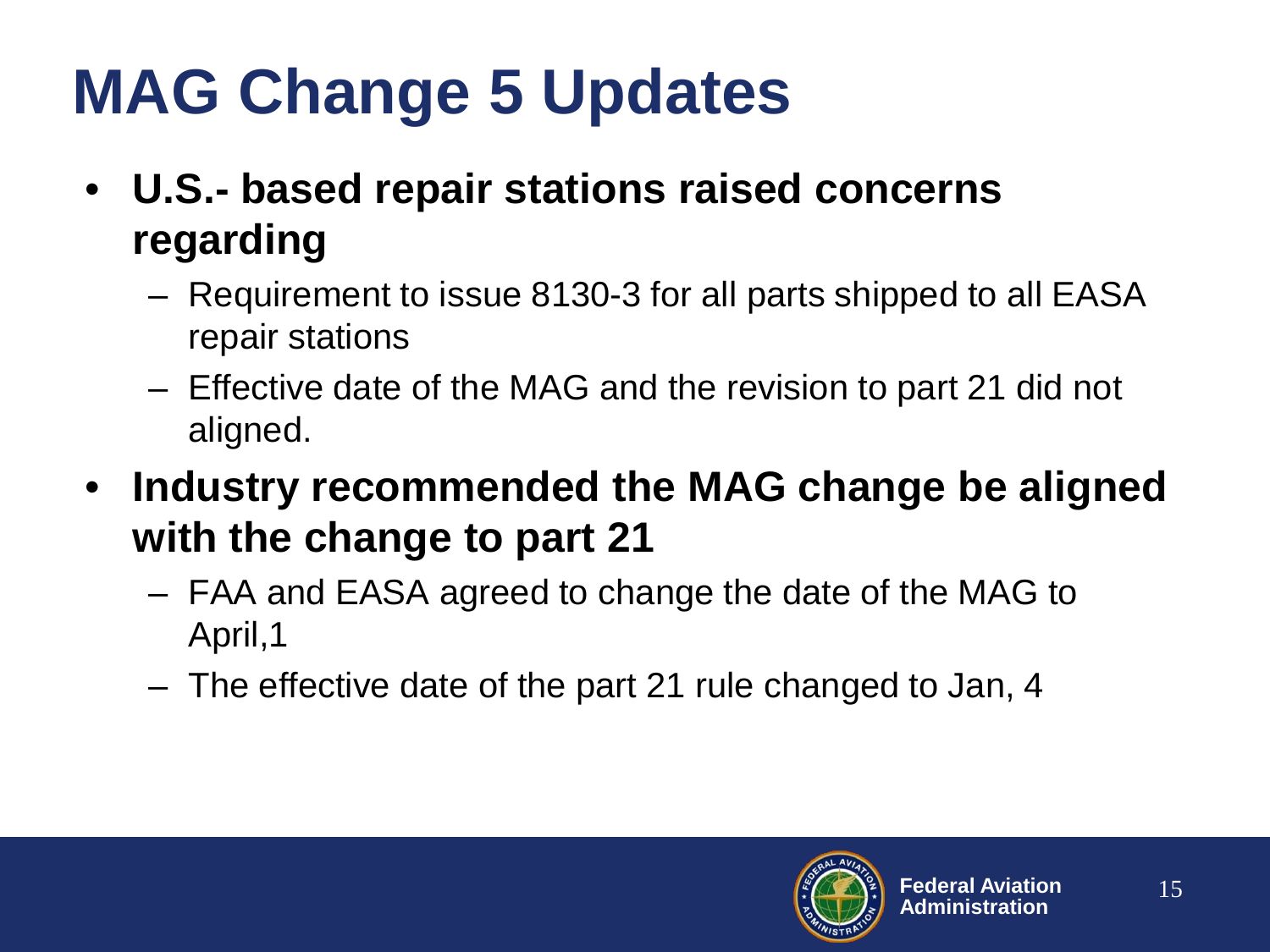#### **MAG Change 5 – Field Feedback**

- **MAG Change 5 impact has resulted in PAHs seeking and/or requesting additional DMIRs.**
	- Since there is no mandate to pursue 21.137(o), they prefer to request a DMIR.
	- There is no cost for training DMIRs (tags only) and the PAH would not be required to make changes to their quality procedures.

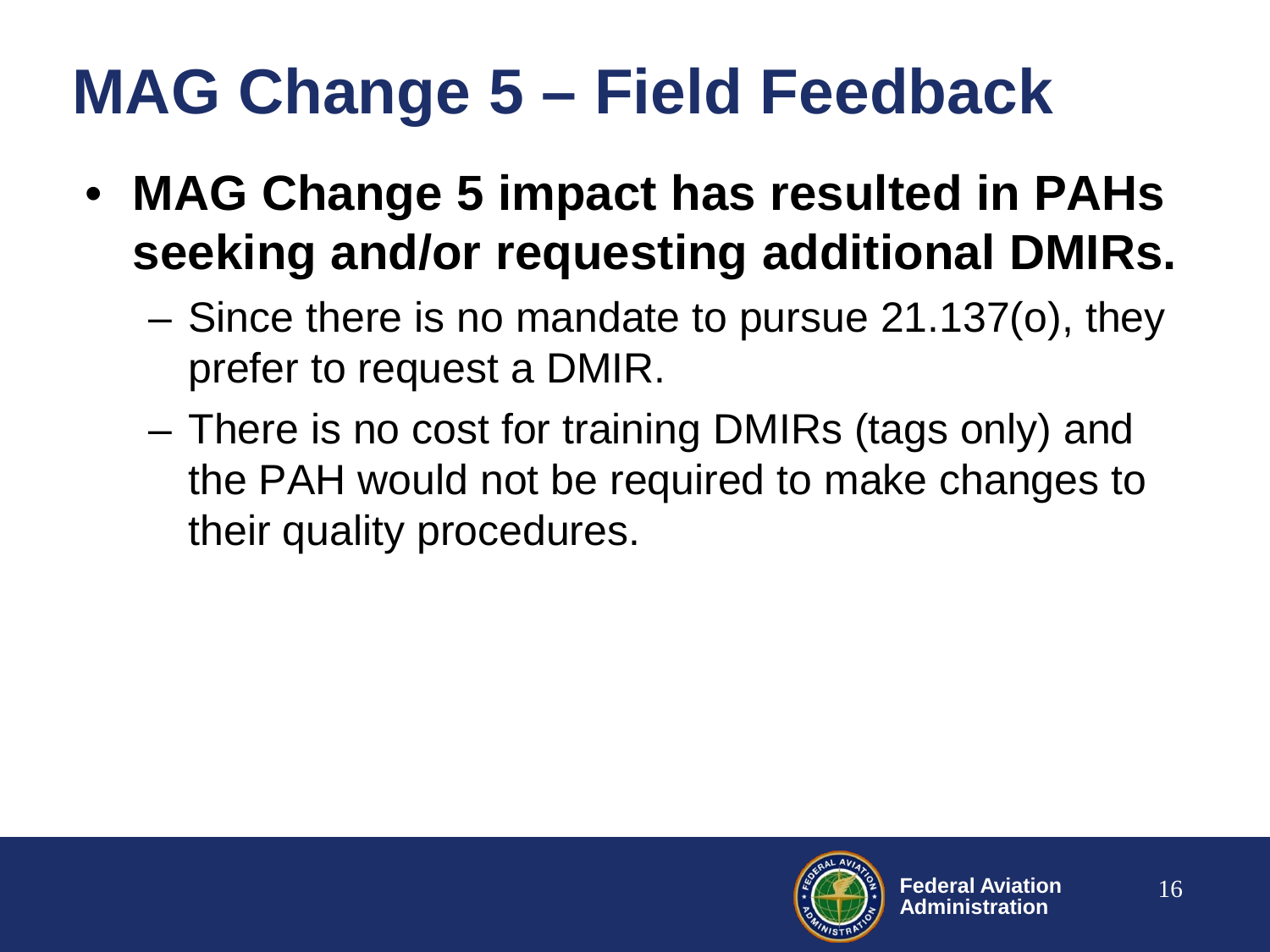### **PAH Issuing Authorized Release Documents (ARDs)**

• **How many companies have been approved to issue ARDs?**

– 3 PAH has incorporated 21.137(o) provisions.

• **Approximately 14 companies are working with their MIDOs to develop 21.137(o) procedures.**

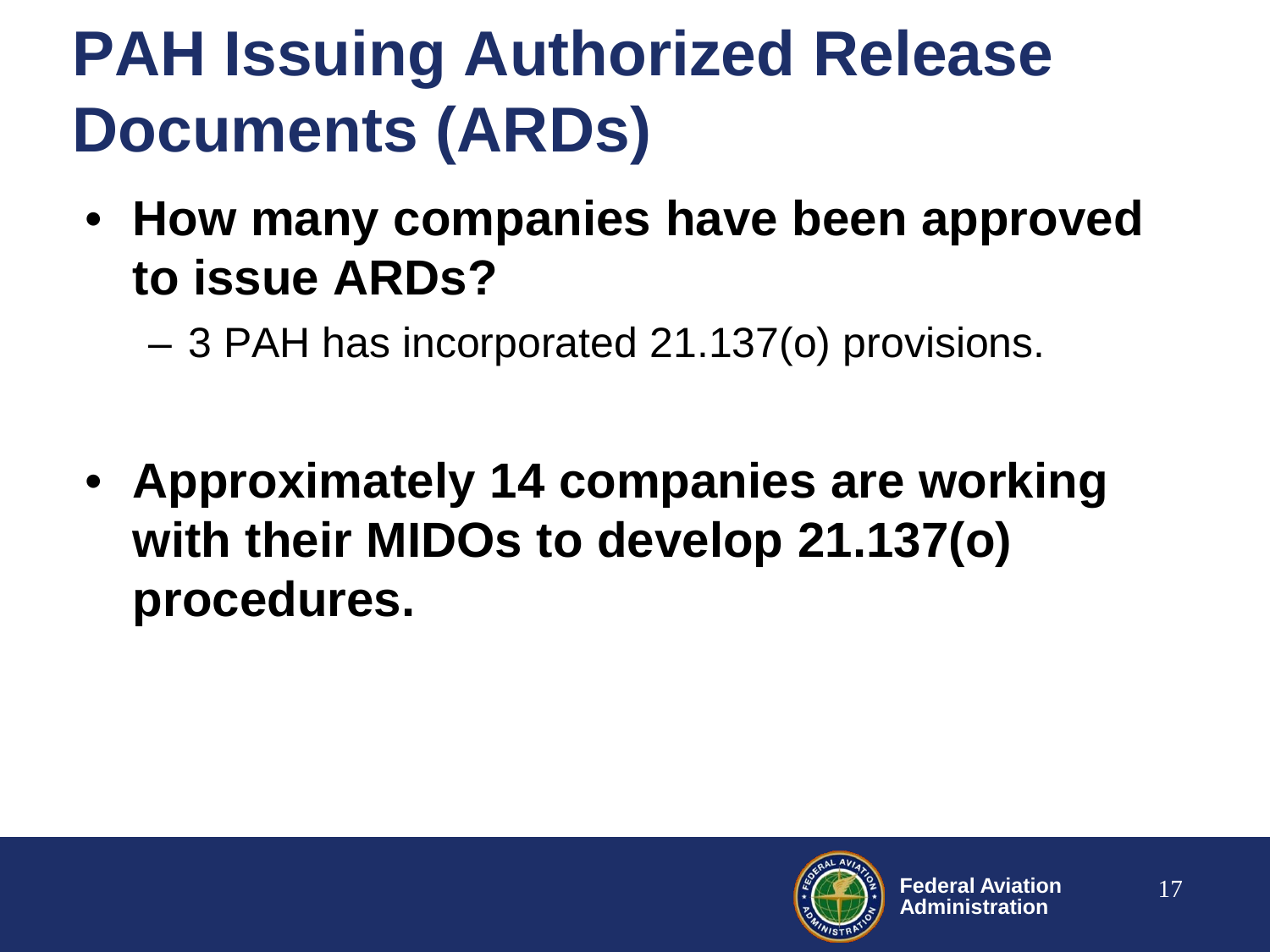## **PAH Issuing Authorized Release Documents (ARDs)**

- **Communication**
	- MIDOs sent letters to PAHs in Dec/Jan. The letter provided information on the changes and where to direct questions.
	- AIR-400 distributed letters to bilateral partners informing them of changes on January 19.
	- AIR-100 is maintaining a frequently asked questions page to provide further assistance.
	- *Part 21 Rule Change FAQs* are available on the AIR-100 Part 21 Rule Change [SharePoint](https://avssp.faa.gov/avs/air100/part21/SitePages/Home.aspx)